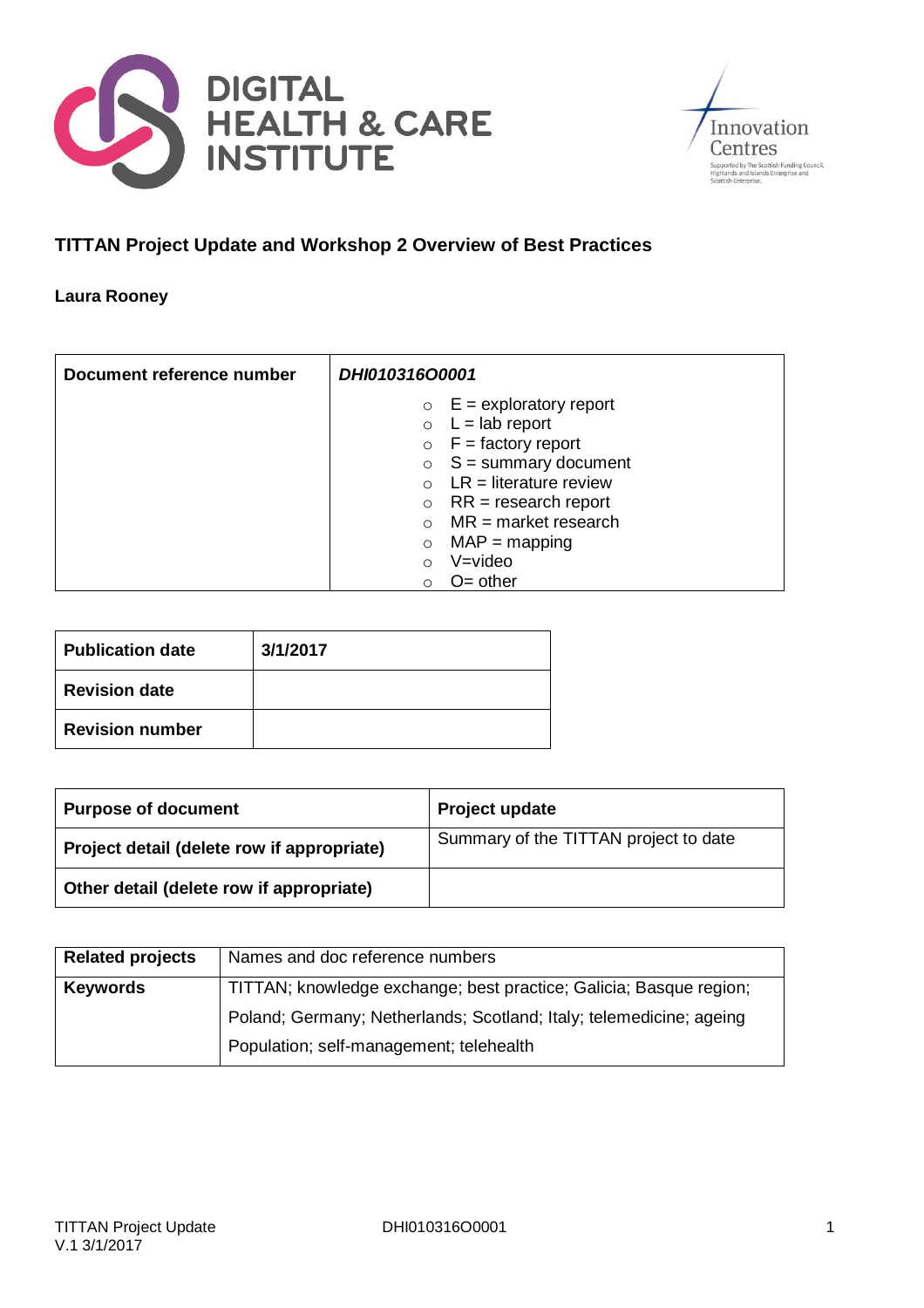



## **TITTAN Project Update and Workshop 2 Overview of Best Practices**

## **TITTAN Timeline So Far:**

| <b>Date</b>     | <b>Activity</b>                                                           |
|-----------------|---------------------------------------------------------------------------|
| May 2016        | <b>Project Commenced</b>                                                  |
| September 2016  | Workshop 1 in Galicia to introduce thematic area 1 (Outside-in            |
|                 | Innovation) and the TITTAN project.                                       |
| October 2016    | Baseline report was created detailing the best practices from each        |
|                 | region and what elements of their health service can be supported         |
|                 | through TITTAN                                                            |
|                 |                                                                           |
| Feb 2017        | In situ visit to Bilbao attended by Scottish Government and University    |
|                 | of Strathclyde to discuss elements of best practices within Bilabao       |
|                 | relating to thematic area 1 in more detail.                               |
| March 2017      | Workshop 2 in Milan to introduce thematic area 2 (innovation              |
|                 | ecosystems) and discuss best practices relating to this theme. Scottish   |
|                 | Health Innovation Ltd and University of Strathclyde presented their best  |
|                 | practices at this workshop.                                               |
| May 2017        | Workshop 3 in Almere to continue the theme of innovation ecosystems.      |
|                 | The Digital Health and Care Institute and a Research Fellow from          |
|                 | University of Strathclyde will be in attendance as well as other who wish |
|                 | to participate.                                                           |
| May - September | Opportunity to organise in-situ visits related to the theme of innovation |
| 2017            | ecosystems.                                                               |
| October 2017    | Workshop 4 in Scotland to introduce Thematic are 3 (citizen awareness     |
|                 | and participation).                                                       |

## **Re-Cap of TITTAN**:

TITTAN is a Knowledge exchange network which aims to tackle the challenges proposed by ageing population through the implementation of best practices identified in the regions involved in the programme. There are seven regions: Galicia (Lead partner), Basque region, Poland, Germany, Netherlands, Scotland and Italy. There are two main phases of TITTAN: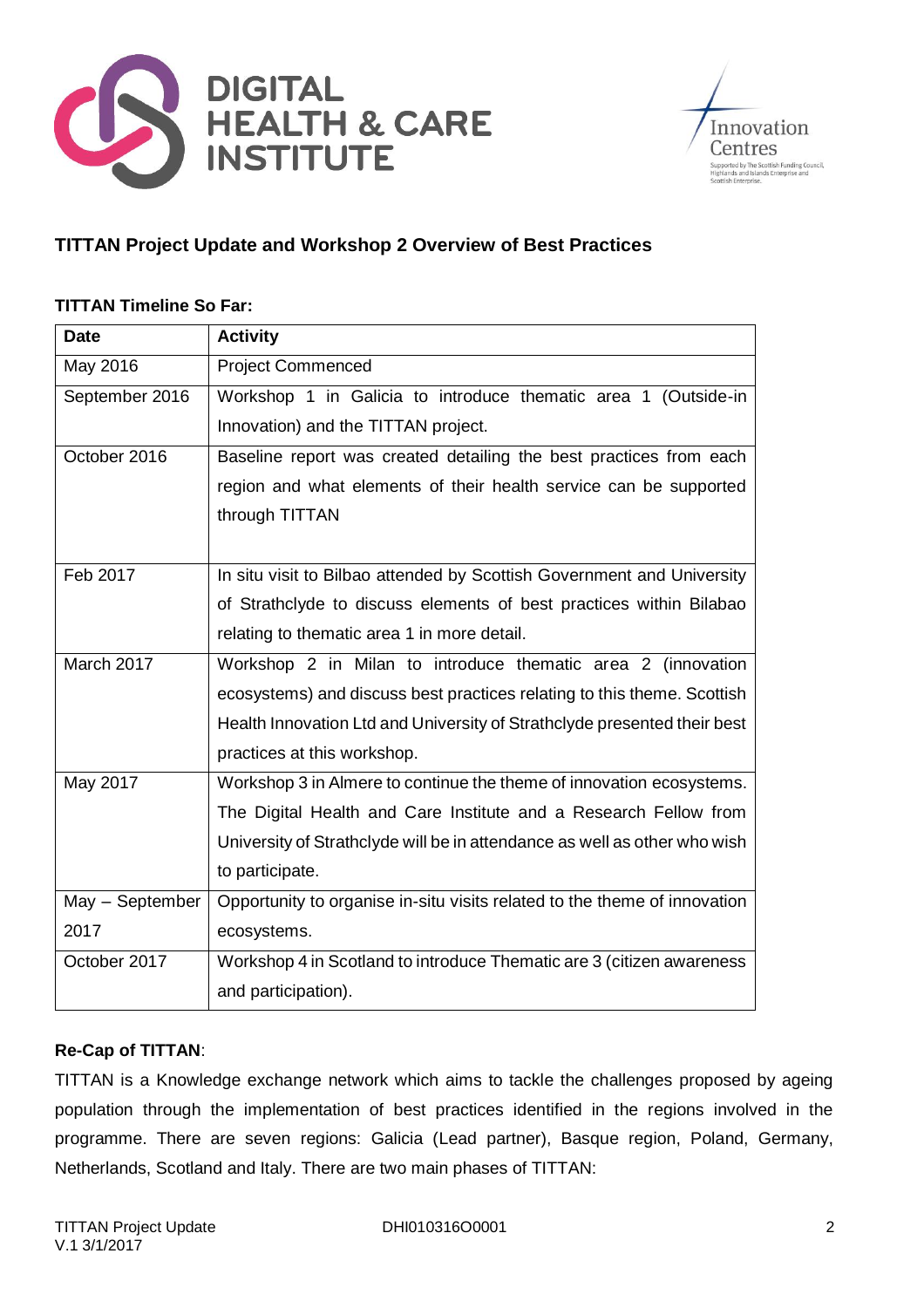



- 1. Knowledge exchange phase
- 2. Implementation Phase

We are still in phase 1 at the moment. Within Phase 1, there are 3 themes:

- 1. Outside-in innovation (public procurement practices)
- 2. Innovation ecosystems within the health sector
- 3. Raising citizen awareness of using technology to improve quality of life.

We are currently on theme 2.

Below is a brief summary of the best practices presented at the Workshop held in Milan relating to innovation ecosystems.

## **Lombardy (Italy):**

Lombardy as a region has a population of approximately 10 million, 3.5 million of which have a long term condition of which 600,000 cannot properly self-manage. Lombardy is home to a large proportion of biomedical enterprises within Italy. Lombardy's goals through TITTAN are to support innovation in healthcare systems and support people to better self-manage, in particular to achieve two additional years of healthy life for all citizens by 2030.

## **Best Practice: Telebios:**

Telebios provides remote telemedicine services including home telemonitoring and they sell technologies to hospitals in Italy, especially telestroke equipment. A specific programme run by Telebios is called Buongiorno CREG which is a programme for proactive management of chronic patients by the GP with the overall aim of slowing down the progression of long terms conditions in these patients. They have 300 Gps and 50,000 patients recruited to the programme. Within this programme is a platform (GestCare) which is a clinical decision support tool with an electronic health record integrated into the platform. The clinical decision support element of the programme allows GPs to develop annual care plans with the patients and integrate this care plan into the patient's EHR. GestCare uses telemedicine services to call the patients, ensuring that they are complying with their care plan. Every time a patient takes a measurement, it's uploaded automatically into GestCare and only after a series of positive triaging is the GP notified. GPs have stated that this does not add to their workload and are actively recruiting patients to the programme with 80% of patients complying to their care plans. (Click [Here](http://www.telbios.com/about-us/?lang=en) to find out more).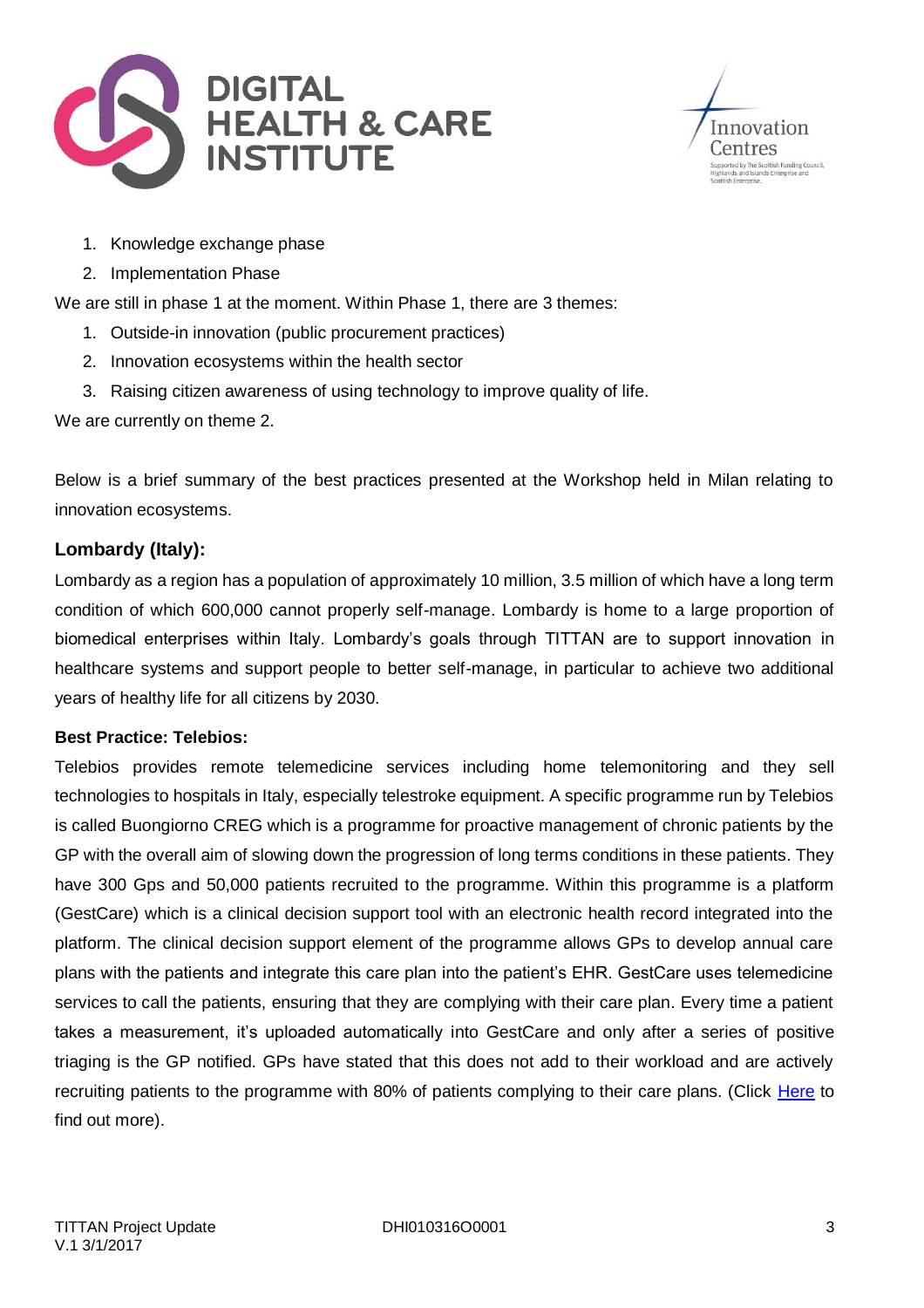



#### **Study Visit:**

The Lombardy hosts took everyone to the Don Gnocchi Foundation. Founded by Don Carlo Gnocchi to provide care, rehabilitation and social integration for children who lost limbs in the war, the Foundation has gradually expanded the scope of its operations over the years. Today, Don Gnocchi Foundation continues to provide care to:

- children and young people with disabilities or congenital or acquired diseases;
- patients of every age who need motor-skill, cardio-respiratory or oncological rehabilitation;
- the injured, stroke victims, and those with multiple sclerosis, amyotrophic lateral sclerosis, Parkinson's, Alzheimer's or other debilitating diseases;
- non-self-sufficient elderly, terminal cancer patients, the severely brain-damaged, and those in a persistent vegetative state.

The hosts at the foundation gave us a tour of the facility where they demonstrated their interactive rehabilitation programmes for those with cognitive decline or physical impairments due to stroke. They also showed us an interactive housing complex which responds to the needs of the person living there and enables them to live at home for longer. (Click [Here](http://www.dongnocchi.it/polopoly_fs/1.3443.1423647935!/menu/standard/file/Brochure%20in%20inglese_hi_res.pdf) to find out more).

## **Almere (The Netherlands):**

Almere is a region within the Netherlands and is approximately 40 years old and they will start to see over 75s after 2020 and thus are in the position to begin putting in place the best healthcare system to prevent issues associated with care of chronic patients. Their situation is similar to that of Saxony, whereby health insurance companies are important for financing health innovations and there isn't a clear pathway to merge or scale innovations. The third workshop will be hosted in Almere at the end of May.

## **Best Practice – The Health Factory:**

The government in the Netherlands granted Almere with a large amount of funding to bring together the disparate health landscape in Almere and foster the development of innovation in a shared and meaningful way. So, the Health Factory was set up as an ecosystem which brings together funding, academic experience and business support. There is also a research and development lab which allows students to work with them to get an idea of the technologies being implemented in healthcare today and in the future as well as a big data research facility for companies to 'test' their innovations in real world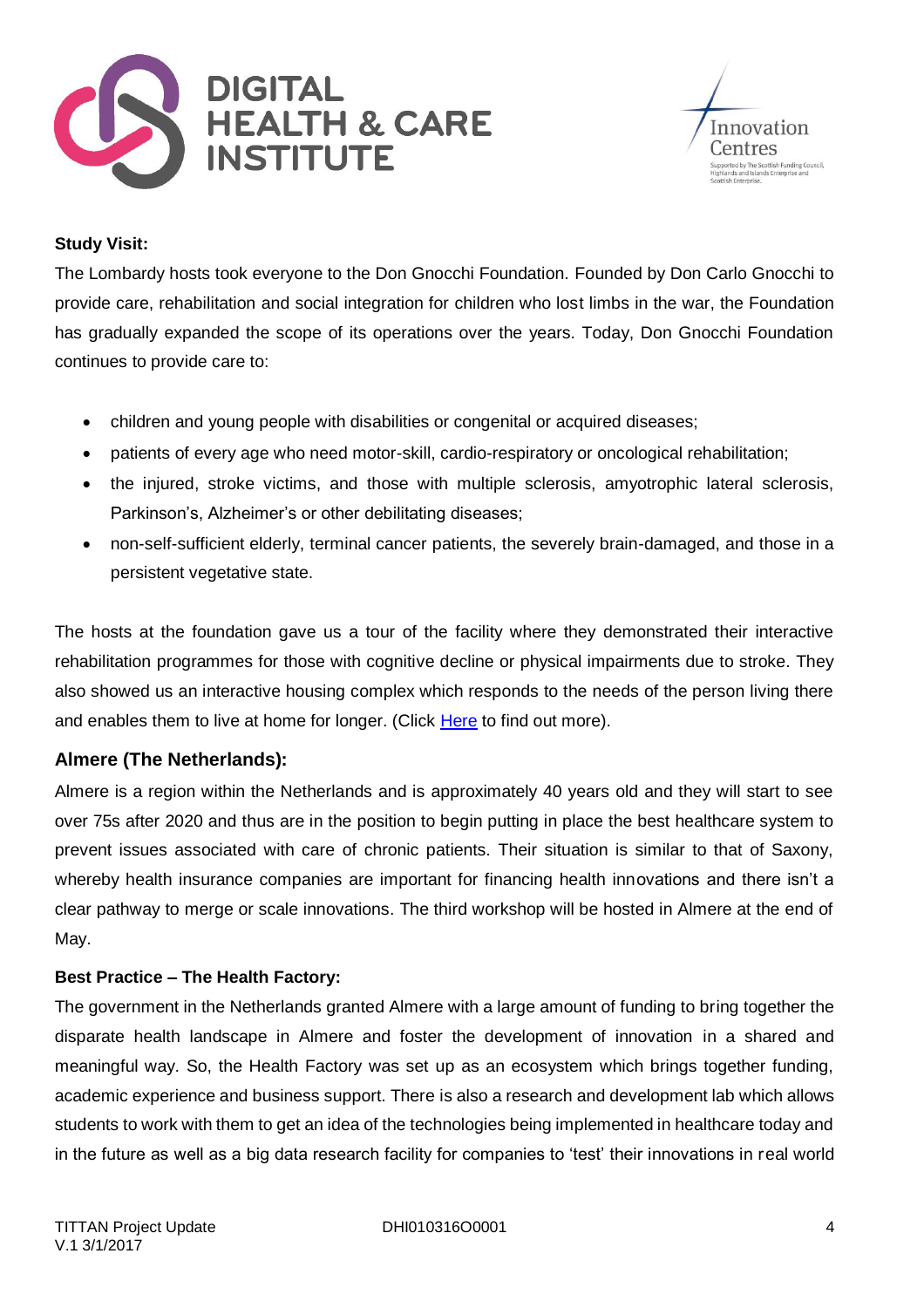



situations. The Health Factory only take on projects that are close to market and help to push them 'over the line' to realization of their product or service. (Click [Here](http://www.gezondheidfabriek.nl/) to find out more).

# **Basque Region (Spain)**

## **Best Practice: INNOSASUN**

Innosasun is a support mechanism by which the Basque public health service articulates the interaction with the business sector, responding to the needs in innovation. Innosasun meets the needs of 3<sup>rd</sup> parties providing ad hoc support through capabilities, knowledge and extensive collaboration network of health system, which can act as a system of open innovation, as a real testing lab or living lab. The main partners are SMEs of the industrial sector of biosciences dedicated to the field of health that develop drugs and new technologies, focus on personalized medicine, chronicity, aging and dependency. (Click [Here](https://ec.europa.eu/eip/ageing/commitments-tracker/c2/innosasun_en) to find out more).

## **Galicia (Spain)**

## **Best Practice: ACIS**

IANUS is an electronic health record (EHR) system that is designed to smooth the delivery of patient care services in the Spanish region of Galicia. The new ICT platform provides continuity of treatment, regardless of the hospital or medical centre being attended by those seeking treatment. This helps doctors and nurses to reach better and faster diagnoses, while offering patients more personalised treatments. All this is achieved by integrating the clinical and administrative information formerly stored in many different systems and organising it into one EHR model that is common to all patients. (Click [Here](http://ec.europa.eu/regional_policy/en/projects/spain/electronic-medical-record-system-ianus-improves-regional-health-care) to find out more).

## **Health Saxony (Germany):**

In Saxony there is no joint up approach – all GPs and hospitals are independent of one another and thus private organisations drive innovation in Saxony. The government and employers pays a set amount per patient towards their health insurance. Saxonly also has a problem with migration and so has an ageing population

## **Best Practice - Carus Consilium Telehealth Platform:**

CCS Telehealth brings healthcare providers in a region together and were given EUR10Million by the EU Commission to create an open ehealth platform (because currently this hasn't been done at scale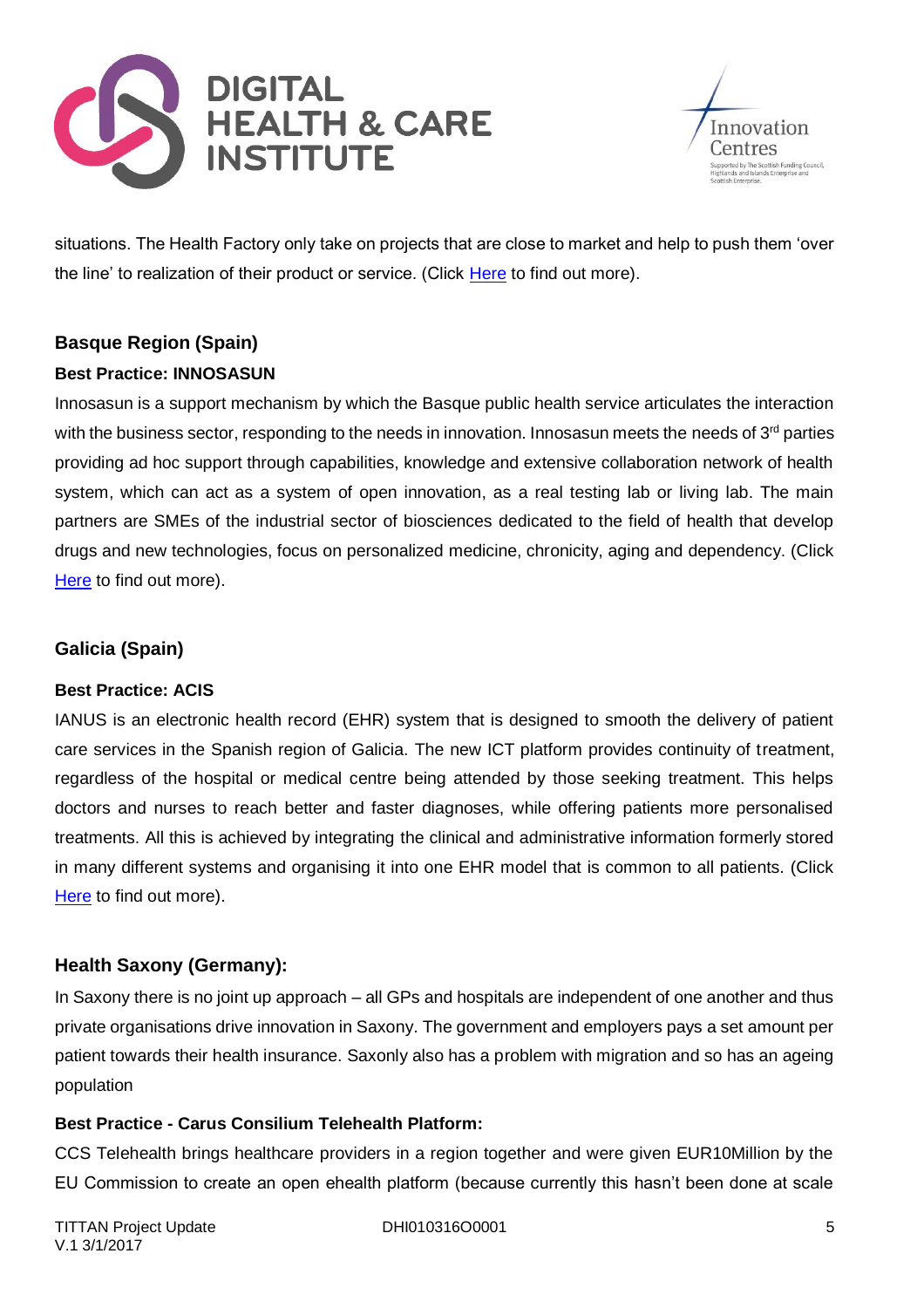



due to low profit incentives). CCS is a cloud structure with interoperable modules which can be added very easily, meaning that it's portable and can cross regional boundaries easily making scaling easier. One of the modules built into the platform is the EHRs. The usability of the platform was tested on patients who had suffered a stroke. The patients were asked to record their weight and fluid intake every day for 12 months after they have suffered the stroke and upload this to their HER to allow the GP to support them on their care plan. The reason for taking these recordings is because signs of stroke begin to emerge approximately 4 days before the stroke will occur and so this service can pre-empt which patients are at risk of a secondary stroke. The platform is open to hospitals and GPs to access the information. (Click [Here](http://www.carusconsilium.de/) to find out more).

## **Lower Silesia (Poland):**

## **Best Practice: Integrate Telecare using CareWell**

This is an integrated health and social care programme for frail patients using technology-enabled telecare. One specific aspect they talked about was patient empowerment during emergencies, whereby a first responder can scan a person's wristband using NFC technology and important medical information will be displayed. The wristbands themselves cost EUR10 each and the full service costs EUR400 per patient a year. (Click [Here](http://carewell-project.eu/regions/lower-silesia-poland/) to find out more).

## **Scotland:**

## **Best Practice - Scottish Health Innovations Ltd:**

SHIL was established in 2002 to protect and commercialise ideas from NHS staff. They are a limited company but are not for profit, as they are given funds by the CSO. They work with virtually all NHS boards and have had 1,500 ideas come to them over the past 15 years with approximately 9% being taken further. They take on projects which are close to market and try to identify two to three potential license partners. They have founded 8 spin out companies including Touch Bioics which was bought for £27.5 million in 2016 as well as Aurum biosciences which allows clinicians and academics to work together to predict/prevent strokes. (Click [Here](http://www.shil.co.uk/) to find out more).

## **Best Practice – Research and Development in Scottish Universities**

The University of Strathclyde was involved in the evaluation of a UK wide evaluation of telehealth services which included four different pilots (£37m), each investigating a different element of assisted